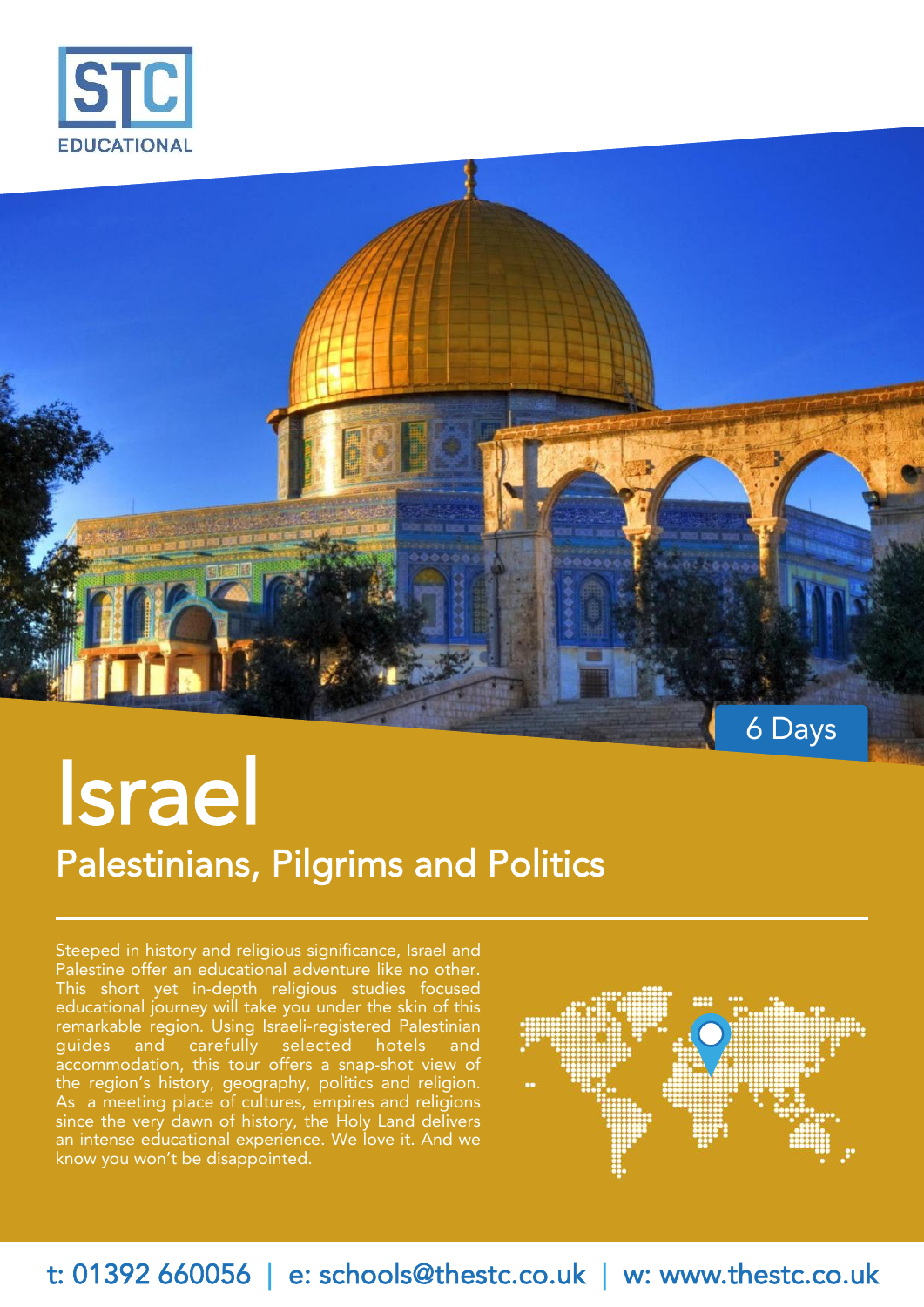

#### **Fly from UK to Tel Aviv, transfer to Haifa:**

Shalom and Salaam Aleikum! Welcome to Israel and Palestine! You will be met at the airport by your driver and guide and transferred to the north of the country. Your guide will brief you on your way to Haifa for dinner and overnight at the Stella Maris Monastery.

**\_\_\_\_\_\_\_\_\_\_\_\_\_\_\_\_\_\_\_\_\_\_\_\_\_\_\_\_\_\_\_\_\_\_\_\_\_\_\_\_\_\_\_\_\_\_\_\_\_\_\_\_\_\_\_\_\_\_\_\_\_\_\_\_\_\_\_\_\_\_\_\_\_\_\_\_\_\_\_**

**\_\_\_\_\_\_\_\_\_\_\_\_\_\_\_\_\_\_\_\_\_\_\_\_\_\_\_\_\_\_\_\_\_\_\_\_\_\_\_\_\_\_\_\_\_\_\_\_\_\_\_\_\_\_\_\_\_\_\_\_\_\_\_\_\_\_\_\_\_\_\_\_\_\_\_\_\_\_\_**

**Day 2**

> **Day 3**

#### **Haifa - Akko – Nazareth – Tiberias**

This morning we explore Haifa and drive to the ancient city of Acre (or Akko) with its amazing Crusader tunnels, castle, mosque and intricate narrow streets. Continue to Nazareth to visit the Basilica of the Annunciation and the Greek Orthodox Church. These churches mark two different sites heralded as the place where the Angel Gabriel informed the Virgin Mary that she was pregnant with Jesus. Dinner and overnight in Tiberias.

#### **Sea of Galilee, Jericho, Jerusalem**

This morning we visit the Church of the Multiplication of Loaves and Fishes – set in a beautiful location right on the shore of the lake. We also visit the home of Saint Peter. Our next stop is Capernaum – known as Jesus' "own town" – "walking where Jesus walked" takes on a new meaning. As you sit on the stone benches of Capernaum's ancient synagogue, you'll be reminded that right here, Jesus taught and healed a man possessed by an evil spirit. It was the synagogue on this very spot, whose foundations you can still see, which Luke says was built by the centurion whose servant Jesus later healed. Jesus also raised from the dead the daughter of this synagogue's leader. We then head to the harbour as we take a boat ride on the Sea of Galilee followed by lunch.

Later we drive to Jericho to view the Mount of Temptations. From here, we head to the centre of many religions, cultures and empires for over thousands of years: Jerusalem.

**\_\_\_\_\_\_\_\_\_\_\_\_\_\_\_\_\_\_\_\_\_\_\_\_\_\_\_\_\_\_\_\_\_\_\_\_\_\_\_\_\_\_\_\_\_\_\_\_\_\_\_\_\_\_\_\_\_\_\_\_\_\_\_\_\_\_\_\_\_\_\_\_\_\_\_\_\_\_\_**

**Day 4**

#### **Full day in Jerusalem**

We spend today in probably the holiest cities in the world, Jerusalem. An early start as we are driving to the Mount of Olives. Jerusalem has an iconic urban skyline, dominated by the magnificent golden Dome of the Rock. We will take in a panoramic view of the city's extraordinary vista & our Israeli guide will talk about the significance of Jerusalem to the Jewish people.

We head from the Mount of Olives to the heart of the old city. Our first stop is to explore the Dome of the Rock (pictured above) one of the holiest places in the Islamic

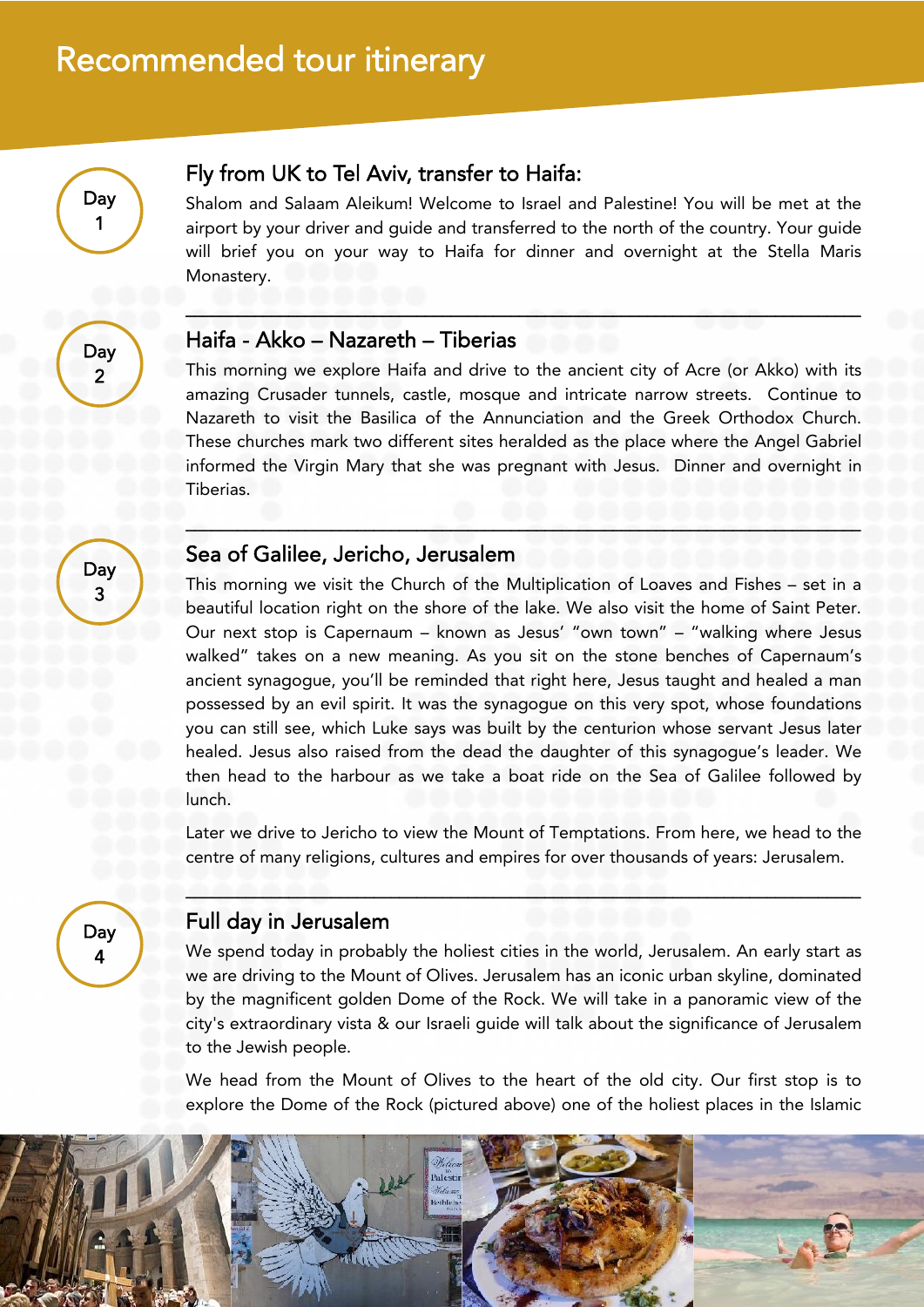world. We continue to visit the holiest site in Judaism, the Western Wall where we will have a guided tour of the hidden layers of the wall telling the fascinating story of ancient Jerusalem, the tour lasts around 1 hour, 15 minutes. We then head to the Western Wall itself, the plaza is open all day. It's an opportunity for private prayer and reflection as well as learning about the history of the Temple Mount and the Western Wall directly in front of you.

As we continue to the Old city, you can't fail to feel the history in every street, with Jerusalem playing such a significant role throughout the ages. We follow in the footsteps of Jesus on the way to his crucifixion along the Via Dolorosa, ending at the Church of the Holy Sepulchre and Golgotha, the site of the crucifixion.

**\_\_\_\_\_\_\_\_\_\_\_\_\_\_\_\_\_\_\_\_\_\_\_\_\_\_\_\_\_\_\_\_\_\_\_\_\_\_\_\_\_\_\_\_\_\_\_\_\_\_\_\_\_\_\_\_\_\_\_\_\_\_\_\_\_\_\_\_\_\_\_\_\_\_\_\_\_\_\_**

#### **Masada, Dead Sea, Qumran, Jerusalem**

This morning we leave Jerusalem and head east then south to visit Masada - an ancient palace and fort set on a 400m high desert plateau overlooking the Dead Sea. From the top it's possible to see the remains of the siege wall and eleven war camps built by the Romans when the castle was under siege during the Jewish revolt. Discover the poignant and heavily debated legacy of the defenders who defied the Romans to the last by committing mass suicide rather than surrendering. Debate still rages as to whether this was a noble act of resistance or a dangerous example of extremism.

Descend 400 metres below sea level and head to the shores of the Dead Sea to float on the surface of one of the world's most saline bodies of water.

Next, we head to the site of Qumran by the Dead Sea. Qumran is the location where a local Bedouin discovered the first Dead Sea Scrolls in 1947, a collection of well preserved religious texts hidden in caves for almost 2000 years. These fascinating scrolls have baffled and intrigued historians and religious leaders alike as the mysteries of the scrolls are slowly unravelled.

We head back to Jerusalem for the evening and dinner. If our time in Jerusalem coincides with the Sabbath then we can usually arrange to visit some local families to share a traditional Shabbat meal.

**\_\_\_\_\_\_\_\_\_\_\_\_\_\_\_\_\_\_\_\_\_\_\_\_\_\_\_\_\_\_\_\_\_\_\_\_\_\_\_\_\_\_\_\_\_\_\_\_\_\_\_\_\_\_\_\_\_\_\_\_\_\_\_\_\_\_\_\_\_\_\_\_\_\_\_\_\_\_\_**

#### **Bethlehem, Yad Vashem, Home**

Early this morning drive through the security barrier to Bethlehem to visit the Church of the Nativity and the Shepherd's Field. Around lunchtime we head to the holocaust memorial of Yad Vashem – a poignant reflection on the brutality and madness of the Jewish plight in World War Two. This incredibly moving memorial set amongst peaceful gardens is not to be rushed. From here, we head to the airport. Security at Tel Aviv airport can be time consuming, so we arrive in plenty of our time for our flight home.

**Day 5**

> **Day 6**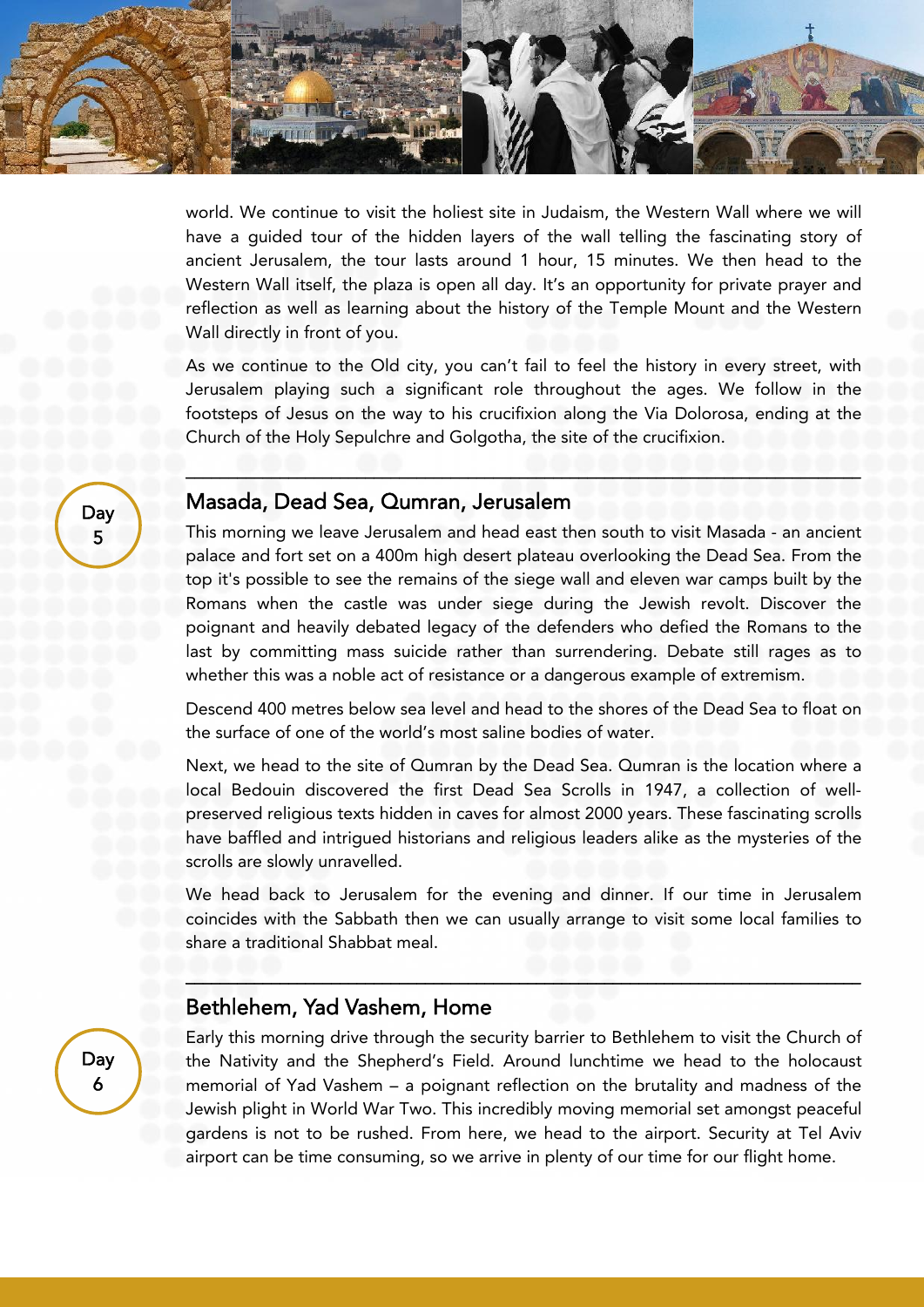### **Further information**

#### **Look what's included!**

- International flights
- All accommodation
- All food
- All transportation and activities
- Bi-lingual, first-aid qualified local tour leader
- Parent and student trip launch evening
- Pre-departure preparation evening
- 1-day offsite safety INSET day for staff
- ATOL financial protection
- Medical Emergency / Repatriation Travel Insurance
- Group first aid kit and prescription meds pack BS8848 safety management and risk assessments
- Detailed pre-departure information and kit lists
- Comprehensive teacher travel packs
- 
- Permanent operations team in your destination
- 24-hour UK operational support whilst overseas
- Carbon offsetting of all flights
- Free t-shirt for every participant and teacher

#### **What's excluded?**

- Transport to airport in UK
- Drinks (advice will be given on purification of water)
- Visas or tourist cards if required
- Any required inoculations
- Personal spending money
- Tips for guides, drivers and porters
	- Airport departure taxes paid locally
- Cancellation and personal effects insurance

#### **Your educational journey timeline**



# **Physical journey rating: Culture shock rating:**

Anyone fit and healthy should be able to actively participate in this trip. There is very little physical activity although you will be expected to carry your own luggage at times. Walking around markets, city tours and such like is common and so you could be spending a few hours on your feet.

# **1/5 1/5 1/5 1/5 1/5**

Expect to find local life broadly familiar to that in the UK, however aspects of the trip are likely to be in remoter areas where differences are more profound. Whilst English may not be the native language, you can expect it to be widely spoken. There may be some cultural differences and although western pallets should be well catered for there will be the opportunity to try new dishes.